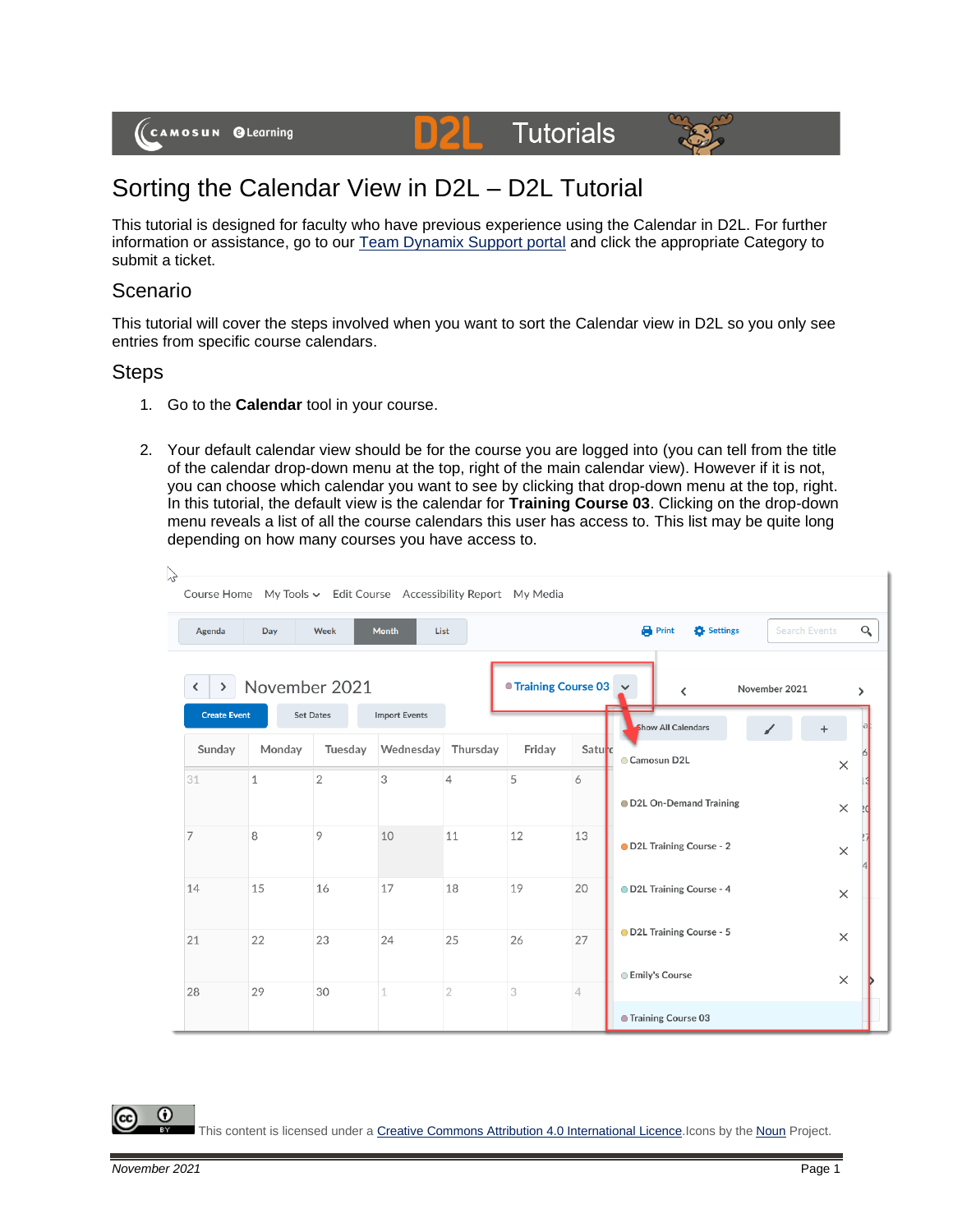3. Click the name of the course calendar you wish to view. Alternatively, you can click **Show All Calendars** to see events from ALL the courses you are connected to.

| Course Home<br>Agenda         | Day           | Week                        | My Tools v Edit Course Accessibility Report My Media<br><b>Month</b> | List                 |                      |                | <b>Print</b><br>Q<br>Settings<br><b>Search Events</b>                       |
|-------------------------------|---------------|-----------------------------|----------------------------------------------------------------------|----------------------|----------------------|----------------|-----------------------------------------------------------------------------|
| ⋗                             | November 2021 |                             |                                                                      |                      | ● Training Course 03 |                | November 2021<br>≺<br>$\rightarrow$                                         |
| <b>Create Event</b><br>Sunday | Monday        | <b>Set Dates</b><br>Tuesday | <b>Import Events</b><br>Wednesday                                    | Thursday             | Friday               | Saturo         | <b>Show All Calendars</b><br>Camosun D2L<br>$\times$                        |
| 31                            | $\mathbf{1}$  | $\overline{2}$              | 3                                                                    | 4                    | 5                    | 6              | OD2L On-Demand Training<br>$\times$                                         |
| 7                             | 8             | 9                           | 10                                                                   | 11                   | 12                   | 13             | OD2L Training Course - 2<br>$\times$                                        |
| 14                            | 15            | 16                          | 17                                                                   | 18                   | 19                   | 20             | D2L Training Course - 4<br>$\times$<br>OD2L Training Course - 5<br>$\times$ |
| 21                            | 22<br>29      | 23<br>30                    | 24<br>$\mathbf 1$                                                    | 25<br>$\overline{2}$ | 26<br>3              | 27             | <b>Emily's Course</b><br>$\times$                                           |
| 28                            |               |                             |                                                                      |                      |                      | $\overline{4}$ | ● Training Course 03                                                        |

4. Clicking the **X** next to a course calendar dismisses it from the Calendar view list.

|                     | Day          | Week             | <b>Month</b><br>List |                |                      |                | <b>Print</b><br>Settings<br><b>Search Events</b> | $\alpha$      |
|---------------------|--------------|------------------|----------------------|----------------|----------------------|----------------|--------------------------------------------------|---------------|
| ゝ                   |              | November 2021    |                      |                | ● Training Course 03 |                | November 2021<br>∢                               | $\rightarrow$ |
| <b>Create Event</b> |              | <b>Set Dates</b> | <b>Import Events</b> |                |                      |                | Show A. Salendars                                |               |
| Sunday              | Monday       | Tuesday          | Wednesday            | Thursday       | Friday               | Saturc         | Camosun D2L                                      | $\times$      |
| 31                  | $\mathbf{1}$ | $\overline{2}$   | 3                    | $\overline{4}$ | 5                    | 6              | D2L On-Demand Training                           | $\times$      |
| 7                   | 8            | 9                | 10                   | 11             | 12                   | 13             | OD2L Training Course - 2                         | ×             |
| 14                  | 15           | 16               | 17                   | 18             | 19                   | 20             | D2L Training Course - 4                          | $\times$      |
| 21                  | 22           | 23               | 24                   | 25             | 26                   | 27             | OD2L Training Course - 5                         | $\times$      |
| 28                  | 29           | 30               | 1                    | $\overline{2}$ | 3                    | $\overline{4}$ | <b>Emily's Course</b>                            | $\times$      |

This content is licensed under [a Creative Commons Attribution 4.0 International Licence.I](https://creativecommons.org/licenses/by/4.0/)cons by the [Noun](https://creativecommons.org/website-icons/) Project.

 $\odot$ 

(cc